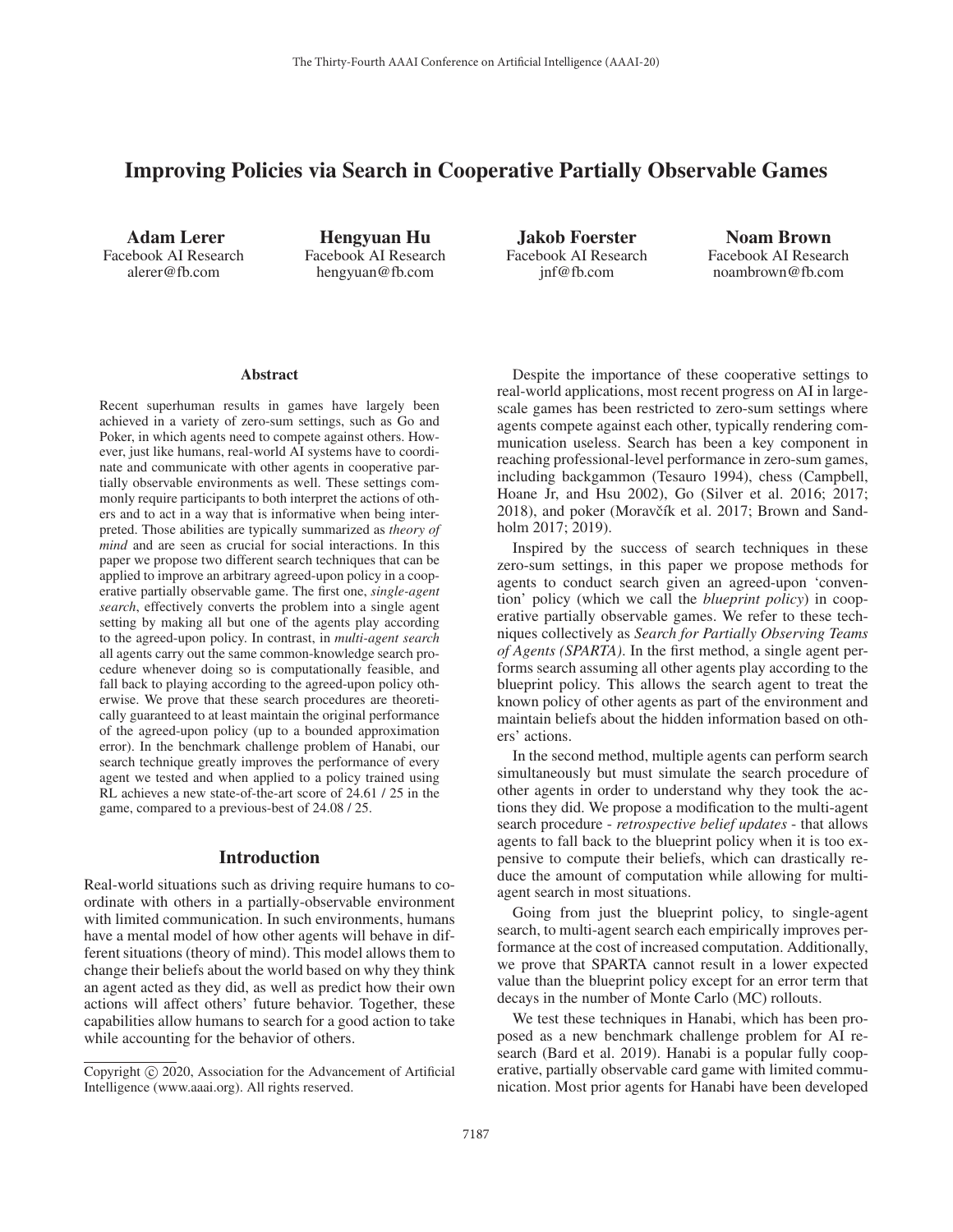using handcrafted algorithms or deep reinforcement learning (RL). However, the Hanabi challenge paper itself remarks that "humans approach Hanabi differently than current learning algorithms" because while RL algorithms perform exploration to find a good joint policy (convention), humans instead typically start with a convention and then individually search for the best action assuming that their partners will play the convention (Bard et al. 2019).

Applying SPARTA to an RL blueprint (that we train in self-play) establishes a new state-of-the-art score of 24.61 / 25 on 2-player Hanabi, compared to a previous-best of 24.08 / 25. Our search methods also achieve state-of-theart scores in 3, 4, and 5-player Hanabi (Table 1). To our knowledge, this is the first application of theoretically sound search in a large partially observable cooperative game.

We provide code for single- and multi-agent search in Hanabi as well as a link to supplementary material at https://github.com/facebookresearch/ Hanabi\_SPARTA

### Related Work

Search has been necessary to achieve superhuman performance in almost every benchmark game. For fully observable games, examples include two-ply search in backgammon (Tesauro 1994), alpha-beta pruning in chess (Campbell, Hoane Jr, and Hsu 2002), and Monte Carlo tree search in Go (Silver et al. 2016; 2017; 2018). The most prominent partially observable benchmark game is poker, where search based on beliefs was key to achieving professionallevel performance (Moravčík et al. 2017; Brown and Sandholm 2017; 2019). Our search technique most closely resembles the one used in the superhuman multi-player poker bot *Pluribus*, which conducts search given each agents' presumed beliefs and conducts MC rollouts beyond the depth limit of the search space assuming all agents play one of a small number of blueprint policies.

Cooperative multi-agent settings have been studied extensively under the DEC-POMDP formalism (Oliehoek, Spaan, and Vlassis 2008). Finding optimal policies in DEC-POMDPs is known to be NEXP-hard (Bernstein et al. 2002), so much prior work studies environments with structure such as factorized local interactions (Oliehoek et al. 2008), hierarchical policies (Amato et al. 2015), or settings with explicit costs of communication (Goldman and Zilberstein 2003).

There has been a good deal of prior work developing agents in Hanabi. Notable examples of hand-crafted bots that incorporate human conventions include Smart-Bot (O'Dwyer 2019) and Fireflower (Wu 2018a). Alternatively, so called 'hat-coding' strategies (Wu 2018b), which are particularly successful for  $N > 2$  players, instead use information theory by communicating instructions to all players via hints using modulo-coding, as is commonly employed to solve 'hat-puzzles'. More recent work has focused on tackling Hanabi as a learning problem (Bard et al. 2019; Foerster et al. 2019). In this domain, the Bayesian Action Decoder learning method uses a public belief over private features and explores in the space of deterministic partial policies using deep RL (Foerster et al. 2019), which can be regarded as a scalable instantiation of the general ideas

presented in (Nayyar, Mahajan, and Teneketzis 2013). The Simplified Action Decoder algorithm established the most recent state of the art in Hanabi (Hu and Foerster 2020).

Lastly, there is recent work on ad-hoc team play in Hanabi, in which agents get evaluated against a pool of different teammates (Canaan et al. 2019; Walton-Rivers et al. 2017).

# Background

We consider a Dec-POMDP with  $N$  agents. The Markov state of the environment is  $s \in S$  and we use i to denote the agent index. At each time step,  $t$ , each agent obtains an observation  $o^i = Z(s, i)$ , where Z is a deterministic observation function, and takes an action  $a^i \in A$ , upon which the environment carries out a state transition based on the transition function,  $s_{t+1} \sim \mathcal{P}(s_{t+1}|s_t, \mathbf{a})$ , and agents receive a team-reward of  $r_t = \mathcal{R}(s_t, \mathbf{a})$ , where **a** indicates the joint action of all agents. We use  $\tau_t = \{s_0, \mathbf{a}_0, r_0, \dots s_t\}$  to denote the game history (or 'trajectory') at time  $t$ . Each agent's policy,  $\pi$ <sup>*i*</sup>, conditions on the agent's *action-observation history* (AOH),  $\tau_t^i = \{o_0^i, a_0^i, r_0, ... o_t^i\}$ , and the goal of the agents is to maximise the total expected return,  $J_{\pi}$  =  $\mathbb{E}_{\tau \sim P(\tau | \pi)} R_0(\tau)$ , where  $R_0(\tau)$  is the forward looking return of the trajectory,  $R_t(\tau) = \sum_{t' \ge t} \gamma^{t'-t} r_{t'}$ , and  $\gamma$  is an (optional) discount factor. In this paper we consider both deterministic policies,  $a^i = \pi(\tau_t^i)$ , typically based on heuristics or search, and stochastic policies,  $a^i \sim \pi^{\theta}(a^i|\tau_t^i)$ , where  $\theta$ are the parameters of a function approximator, *e.g.*, a deep neural network.

In order to represent variable sequence lengths trajectories,  $\tau_t^i$ , Deep RL in partially observable settings typically uses recurrent networks (RNNs) (Hausknecht and Stone 2015). These RNNs can learn implicit representations of the sufficient statistics over the Markov state given  $\tau_t^i$ . In contrast, in our work we will use explicit *beliefs* to represent the probability distribution over possible trajectories<sup>1</sup>. The private belief of agent i that they are in trajectory  $\tau_t$  at time step t is  $B^i(\tau_t) = P(\tau_t | \tau_t^i)$ . We also define  $B(\tau_t) = P(\tau_t | \tau_t^{\mathcal{G}})$ and  $B(\tau_t^i) = P(\tau_t^i | \tau_t^{\mathcal{G}}) = \sum_{\tau_t \in \tau_t^i} B(\tau_t)$ , which is the probability that agent i is in AOH  $\tau_t^i$  conditional only on the *common knowledge* (CK) of the entire group of agents  $\tau_t^{\mathcal{G}}$ . Here CK are things that all agents know that all agents know ad infinitum. Please see (Osborne and Rubinstein 1994) for a formal definition of CK and (Foerster et al. 2018; 2019) for examples of how CK can arise and be used in multi-agent learning. Practically it can be computationally challenging to exactly compute common-knowledge beliefs due a large number of possible states and trajectories. However, in many settings, *e.g.*, poker (Brown and Sandholm 2019), the CK-belief can be factorized across public features and a set of private features associated with the different agents. In these settings the CK trajectory is simply

<sup>&</sup>lt;sup>1</sup>Maintaining exact beliefs in large POMDPs is typically considered intractable. However we find that even in an environment with large state spaces such as card games, the number of states that have non-zero probability conditional on a player's observations is often much smaller; in the case of Hanabi, this set of possible states can be stored and updated explicitly.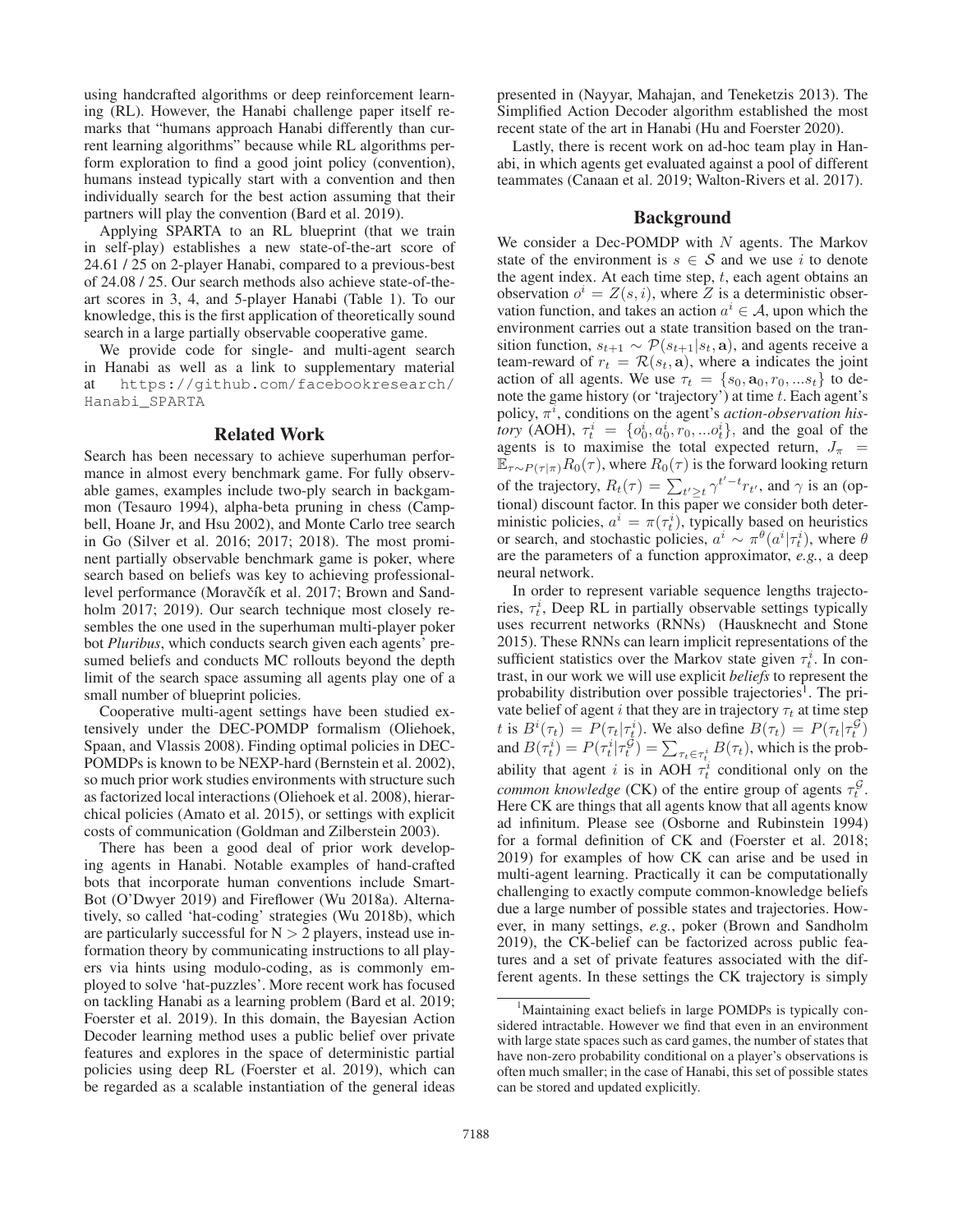the history of public features.

In our methods we will commonly need to carry out computations over each of the possible trajectories that have nonzero probability given an agent's AOH or all agents' common knowledge. We refer to these as the *trajectory range*  $\beta_t^i = {\tau_t | B^i(\tau_t) > 0}$  and  $\beta_t = {\tau_t | B(\tau_t) > 0}$ . We refer to the vector of probabilities in the trajectory range on timestep t by  $\mathbf{B}_t^i$  and  $\mathbf{B}_t$ . We also commonly need to carry out computations over each of an agent's AOHs that have non-zero probability given the common knowledge of the entire group of agents, which we refer to as the *AOH range*  $\chi_t^i = \{\tau_t^i | \overline{B}(\tau_t^i) > 0\}$ . We refer to the entire vector of probabilities in the AOH range of agent *i* on timestep *t* by  $\overline{C}_t^i$ .

We further define the typical conditional expectations ('value functions'),

$$
V_{\pi}(\tau_t) = \mathbb{E}_{\tau'_T \sim P(\tau'_T | \pi, \tau_t)} R_t(\tau'_T)
$$
 (1)

$$
Q_{\pi}(\tau_t, a^i) = \mathbb{E}_{\tau'_T \sim P(\tau'_T | \pi, \tau_t, a^i)} R_t(\tau'_T)
$$
 (2)

Given the range defined above we also introduce expectations conditioned on the AOHs,  $\tau_t^i$ :

$$
V_{\pi}(\tau_t^i) = \sum_{\tau_t \in \beta_t^i} B^i(\tau_t) V_{\pi}(\tau_t)
$$
 (3)

$$
Q_{\pi}(\tau_t^i, a^i) = \sum_{\tau_t \in \beta_t^i} B^i(\tau_t) Q_{\pi}(\tau_t, a^i)
$$
 (4)

Even though the optimal policies in the fully cooperative setting are deterministic, we consider stochastic policies for the purpose of reinforcement learning.

We further assume that a deterministic *blueprint* policy  $\pi_b$ , defining what each player should do for all possible trajectories, is common knowledge amongst all players. Player *i*'s portion of the blueprint policy is denoted  $\pi_b^i$  and the portion of all players other than i as  $\pi_b^{-i}$ . In some settings, when actually playing, players may choose to not play according to the blueprint and instead choose a different action determined via online search. In that case  $\pi_b$  differs from  $\pi$ , which denotes the policy that is actually played.

In our setting all of the past actions taken by all agents and the observation functions of all players are common knowledge to all agents. As such, if an agent is known to be playing according to a given policy, each action taken by this agent introduces a belief update across all other agents and the public belief. Suppose agent *i* has a current belief  $B_{t-1}^i$ and next observes  $(a_t^j, o_t^i)$ , where we have broken up the observation to separate out the observed partner action. Then,

$$
B^{i}(\tau_{t}) = P(\tau_{t}|\tau_{t}^{i}) = P(\tau_{t}|\tau_{t-1}^{i}, o_{t}^{i}, a_{t}^{j})
$$
\n(5)

$$
= \frac{B^i(\tau_{t-1})\pi^j(a_t^j|\tau_{t-1})P(o_t^i|\tau_{t-1}, a_t^j)}{\sum\limits_{\tau_{t-1}'} B^i(\tau_{t-1}')\pi^j(a_t^j|\tau_{t-1}')P(o_t^i|\tau_{t-1}', a_t^j)} \tag{6}
$$

In other words, the belief update given  $(a_t^j, o_t^i)$  consists of two updates: one based on the partner's known policy  $\pi^{j}$ , and the other based on the dynamics of the environment. The common knowledge belief  $B$  is updated in the same way, using the common-knowledge observation  $\tau^{\mathcal{G}}$  rather than  $\tau^{i}$ .

# Method

In this section we describe SPARTA, our online search algorithm for cooperative partially-observable games.

#### Single-Agent Search

We first consider the case in which only one agent conducts online search. We denote the searching agent as agent  $i$ . Every other agent simply plays according to the blueprint policy (and we assume agent  $i$  knows all other agents play according to the blueprint).

Since agent  $i$  is the only agent determining her policy online while all other agents play a fixed common-knowledge policy, this is effectively a single-agent POMDP for agent i. Specifically, agent i maintains a belief distribution  $\mathbf{B}_t^i$  over trajectories she might be in based on her AOH  $\tau_t^i$  and the known blueprint policy of the other agents. Each time she receives an observation or another agent acts, agent i updates her belief distribution according to (6) (see Figure 1, left). Each time i must act, she estimates via Monte Carlo rollouts the expected value  $Q_{\pi_b}(\tau_t^i, a^i)$  of each action assuming *all* agents (including agent *i*) play according to the joint blueprint policy  $\pi_b$  for the remainder of the game following the action (Figure 1, right). A precise description of the algorithm is provided in this paper's extended version.

As described, agent *i* calculates the expected value of only the next action. This is referred to as 1-ply search. One could achieve even better performance by searching further ahead, or by having the agent choose between multiple blueprint policies for the remainder of the game. However, the computational cost of the search would also increase, especially in a game like Hanabi that has a large branching factor due to chance. In this paper all the experiments use 1-ply search.

Since this search procedure uses exact knowledge of all other agents' policies, it cannot be conducted correctly by multiple agents independently. That is, if agent  $j$  conducts search on a turn after agent i conducted search on a previous turn, then agent  $j$ 's beliefs are incorrect because they assume agent *i* played  $\pi_b^i$  while agent *i* actually played the modified policy  $\pi^{i}$ . If more than one agent independently performs search assuming that others follow the blueprint, policy improvement cannot be guaranteed, and empirical performance is poor (Table 4 of the extended paper).

## Multi-Agent Search

In order for an agent to conduct search effectively, her belief distribution must be accurate. In the case of single-agent search, this was achieved by all agents agreeing beforehand on a blueprint policy, and then also agreeing that only one agent would ever conduct search and deviate from the blueprint. In this section we instead assume that all agents agree beforehand on both a blueprint policy and on what search procedure will be used. When agent  $i$  acts and conducts search, the other agents exactly replicate the search procedure conducted by agent  $i$  (including the random seed) and compute agent i's resulting policy accordingly. In this way, the policy played so far is always common knowledge.

Since the other agents do not know agent  $i$ 's private observations, we have all agents (including agent  $i$ ) conduct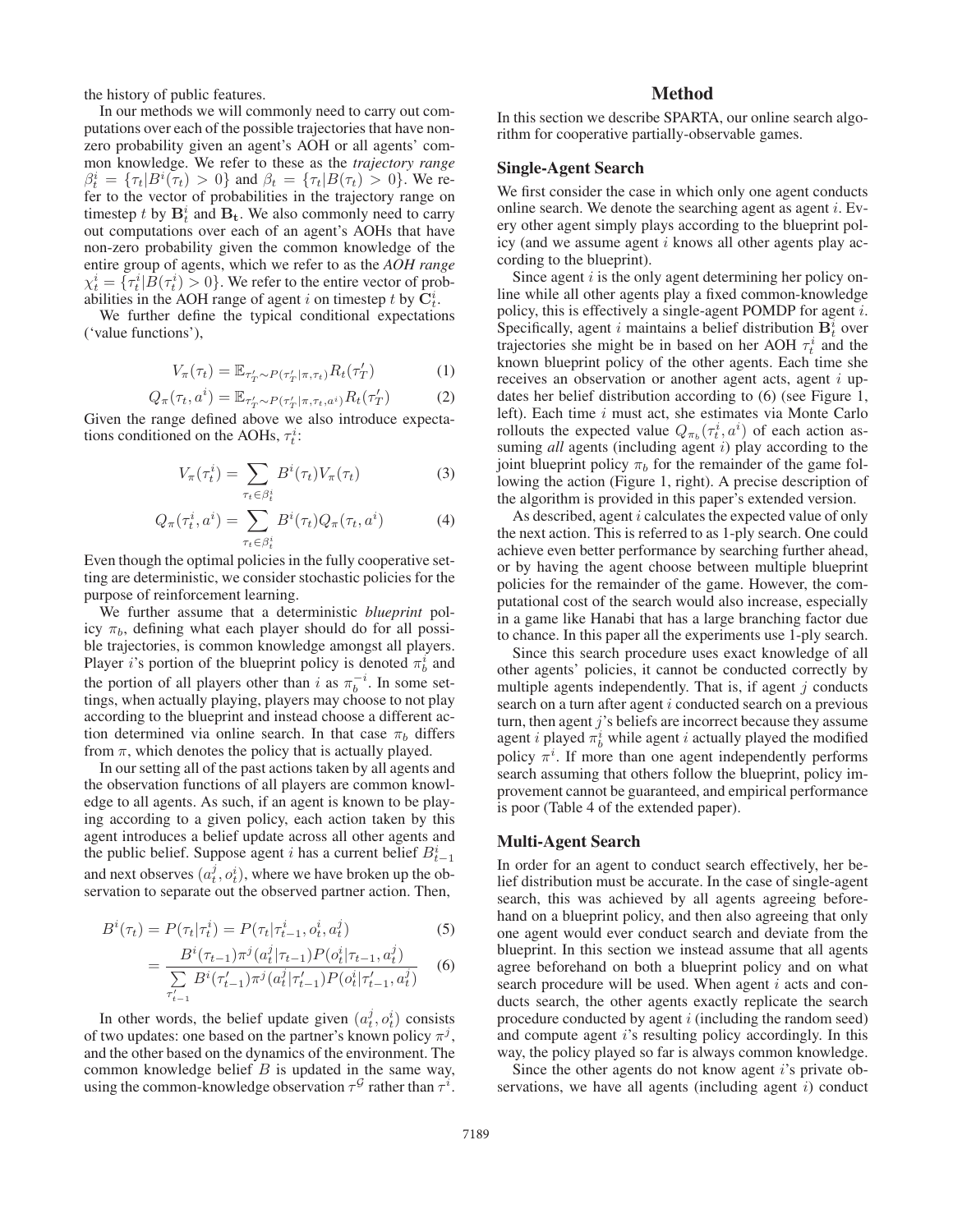search and compute agent i's policy for *every possible* AOH that agent  $i$  might be in based on the common-knowledge observations. Specifically, all agents conduct search for every AOH  $\tau_t^i \in \chi_t^i$ . When conducting search for a particular  $\tau_t^i$  as part of this loop, the agents also compute what  $\mathbf{B}_i^t$  would be assuming agent i's AOH is  $\tau_i^t$  and compute  $Q_{\pi_b}(\tau_t^{i_i}, a^i)$  for every action  $a^i$  based on this  $\mathbf{B}_i^t$ . We refer to this loop of search over all  $\tau_t'^i \in \chi_t^i$  as *range-search*.

Agent  $i$  must also compute her policy via search for every  $\tau'^i_t \in \chi^i_t$  (that is, conduct range-search) even though she knows  $\tau_t^i$ , because the search procedure of other agents on future timesteps may be based on agent *i*'s policy for  $\tau_t^i \neq$  $\tau_t^i$  where  $\tau_t^i \in \chi_t^i$  and it is necessary for all agents to be consistent on what that policy is to ensure that future search procedures are replicated identically by all agents.

In a game like two-player Hanabi,  $|\chi_t^i|$  could be nearly 10 million, which means the range-search operation of multiagent search could be 10 million times more expensive than single-agent search in some situations and therefore infeasible. Fortunately, the actual number of positive-probability AOHs will usually not be this large. We therefore have all agents agree beforehand on a budget for range-search, which we refer to as a *max range* (abbreviated *MR*). If  $|\chi_t^i| > MR$ on timestep  $t$  where agent  $i$  is the acting agent, then agent  $i$ does not conduct search and instead simply plays according to the blueprint policy  $\pi_b$ . Since  $\chi_t^i$  and the max range are common knowledge, it is also common knowledge when an agent does not search on a timestep and instead plays according to the blueprint.

Using a max range makes multi-agent search feasible on certain timesteps, but the fraction of timesteps in which search can be conducted may be less than single-agent search (which in a balanced two-player game is 50%). The next section describes a way to use a max range while guaranteeing that there's always at least one agent who can perform search.

### Retrospective Belief Updates

As discussed in the previous section,  $\chi_t^i$  on some timesteps may be too large to conduct search on. Using a max range mitigates this problem, but may result in search only rarely being conducted. Fortunately, in many domains more common knowledge information is revealed as the game progresses, which reduces the number of positive-probability AOHs on previous timesteps.

For example, at the start of a two-player game of Hanabi in which agent *i* acts first (and then agent *j*),  $|\chi_0^i|$  might be nearly 10 million. If agent  $i$  were to use search to choose an action at this point, it would be too expensive for the agents to run range-search given the magnitude of  $|\chi_0^i|$ , so the other agents would not be able to conduct search on future timesteps.

However, suppose the action chosen from agent  $i$ 's search results in agent  $i$  giving a hint to agent  $j$ . Given this new common-knowledge information, it might now be known that only 100,000 of the 10 million seemingly possible AOHs at the first timestep were actually possible. It may now be feasible for the agents to run range-search on this reduced set of  $100,000$  possible AOHs. In this way, agent i is able to conduct search on a timestep  $t$  where the max range is exceeded, and the agents can execute range-search at some later timestep  $t'$  once further observations have reduced the size of  $\chi_t^i$  below the max range.

We now introduce additional notation to generalize this idea. Agent  $i$ 's belief at timestep  $t'$  that the trajectory at some earlier timestep t was (or is)  $\tau_t$  is  $B_{t'}^i(\tau_t) = P(\tau_t | \tau_{t'}^i)$ . The public belief at timestep  $t'$ , which conditions only on the common knowledge of the entire group of agents at timestep t', that the trajectory at timestep t was (or is)  $\tau_t$  is  $B_{t'}(\tau_t) =$  $P(\tau_t | \tau_{t'}^{\mathcal{G}})$  and  $B_{t'}(\tau_t^i) = P(\tau_t^i | \tau_{t'}^{\mathcal{G}}) = \sum_{\tau_t \in \tau_t^i} B_{t'}(\tau_t)$ . The trajectory range at timestep  $t'$  of the trajectories at timestep t is  $\beta_{t,t'} = {\tau_t | B_{t'}(\tau_t) > 0}$  and  $\beta_{t,t'}^i = {\tau_t | B_{t'}^i(\tau_t) > 0}$ 0}. The AOH range at timestep  $t'$  of the agent i AOHs at timestep t is  $\chi_{t,t'}^i = {\tau_t^i | B_{t'}(\tau_t^i) > 0}.$ 

Again, the key idea behind retropective updates is that an agent can delay running range-search on a timestep until that range shrinks based on subsequent observations. When it is an agent's turn to act, she conducts search if and only if she has run range-search for each previous timestep  $t$  where one of the *other* agents played search (because this means she knows her belief distribution). Otherwise, she plays according to the blueprint policy.

Specifically, all agents track the oldest timestep on which search was conducted but range-search was not conducted. This is denoted  $t^*$ . Assume the agent acting at  $t^*$  was agent i. If at any point  $|\chi^i_{t^*,t}| \le MR$  then all agents conduct rangesearch for timestep  $t^*$  and  $t^*$  is incremented up to the next timestep on which search was conducted but range-search was not conducted (but obviously not incremented past the current timestep t). If  $|\chi^i_{t^*,t}| \le MR$  for this new  $t^*$  then all agents again conduct range-search and the process repeats. Since  $\chi_{t^*,t}^i$  depends only on common knowledge, all agents conduct range-search at the same time and therefore  $t^*$  is always consistent across all agents. When it is an agent's turn to act on timestep  $t$ , she conducts search if and only if she was the agent to act on timestep  $t^*$  or if  $t = t^*$ . An important upshot of this method is that it's always possible for at least one agent to use search when acting.

If *MR* is set to zero then multi-agent search with retrospective updates is identical to single-agent search, because the first agent to act in the game will conduct search and she will continue to be the only agent able to conduct search on future timesteps. As *MR* is increased, agents are able to conduct search on an increasing fraction of timesteps. In twoplayer Hanabi, setting  $MR = 10,000$  makes it possible to conduct search on 86.0% of timesteps even though in the worst case  $|\chi_t^i| \approx 10,000,000$ .

#### Soundness and Convergence Bound for Search

We now prove a theorem that applies to all three SPARTA variants described in this section. Loosely, it states that applying search on top of a blueprint policy cannot reduce the expected reward relative to the blueprint, except for an error term that decays as  $O(1/\sqrt{N})$ , where N is the number of Monte Carlo rollouts.

Theorem 1. *Consider a Dec-POMDP with N agents, actions* A, reward bounded by  $r_{min} \leq R(\tau) < r_{max}$  where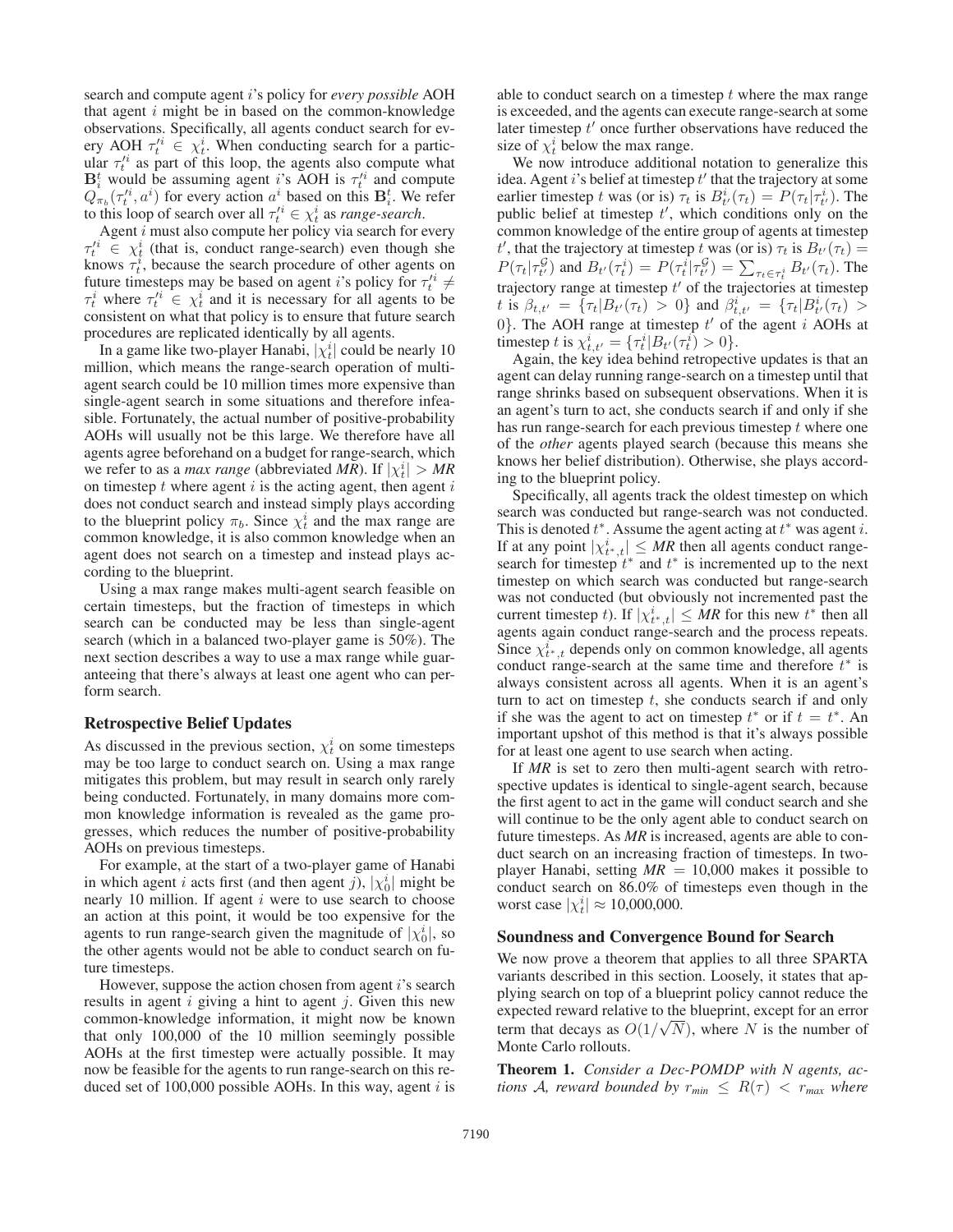$r_{max} - r_{min} \leq \Delta$ , game length bounded by T, and a set *of blueprint policies*  $\pi_b \equiv {\{\pi_b^0, \ldots, \pi_b^N\}}$ *. If a Monte Carlo search policy*  $\pi_s$  *is applied using* N *rollouts per step, then* 

$$
V_{\pi_s} - V_{\pi_b} \ge -2T\Delta |\mathcal{A}| N^{-1/2} \tag{7}
$$

The proof is provided in the extended version of the paper.

# Experimental Setup

We evaluate our methods in the partially observable, fully cooperative game Hanabi, which at a high level resembles a cooperative extension of solitaire. Hanabi has recently been proposed as a new frontier for AI research (Bard et al. 2019) with a unique focus on theory of mind and communication.

The main goal of the team of agents is to complete 5 stacks of cards, one for each color, in a legal sequence, starting with a **1** and finishing with a **5**. The defining twist in Hanabi is that while players can observe the cards held by their teammates, they cannot observe their own cards. As such, players need to exchange information with their teammates in order to decide which cards to play. Hanabi offers two different means for doing so. First, players can take costly hint actions that reveal part of the state to their teammates. Second, since all actions are observed by all players, each action (such as playing a card or discarding a card) can itself be used to convey information, in particular if players agree on a set of conventions before the game. For further details on the state and action space in Hanabi please see (Bard et al. 2019).

In this work we are focused on the *self-play* part of the challenge, in which the goal is to find a set of policies that achieve a high score when playing together as a team.

For the blueprint strategy used in the experiments, we experimented with open-sourced handcrafted bots WT-FWThat (Wu 2018b) and SmartBot (O'Dwyer 2019). We also created two of our own blueprint strategies. One was generated from scratch using deep reinforcement learning, which we call RLBot. The other, which we call CloneBot, was generated by conducting imitation learning using deep neural networks on the policy produced by single-agent search on top of SmartBot. The details for the generation of both bots are given in the extended version of this paper.

All experiments except the imitation learning of CloneBot and the reinforcement learning of RLBot were conducted on CPU using machines with Intel<sup>®</sup> Xeon<sup>®</sup> E5-2698 CPUs containing 40 cores each. A game of Hanabi requires about 2 core-hours for single-agent search and 90 core-hours for retrospective multi-agent search using the SmartBot blueprint policy with a max range of 10,000. We parallelize the search procedure over multiple cores on a single machine.

### Implementing SPARTA for Hanabi

The public and private observations in Hanabi are factorizable into public and private features.<sup>2</sup> Specifically, each player's hidden information consists of the cards held by other agents, so the beliefs for each player can be represented as a distribution over possible hands that player may

be holding. The initial private beliefs can be constructed based on the card counts. In addition to updates based on the actions of other agents, updates based on observations amount to (a) adjusting the probabilities of each hand based on the modified card count as cards are revealed, and (b) setting the probability of hands inconsistent with hints to 0.

The public beliefs for 2-player Hanabi can be factored into independent probability distributions over each player's hand (conditional on the common knowledge observations). These public beliefs are identical to the private beliefs except that the card counts are not adjusted for the cards in the partner's hand. Given one player's hand, the private beliefs over the other player's hand (which is of course no longer independent of the other player's hand) can be computed from the public beliefs by adjusting the card counts for the privately-observed cards.<sup>3</sup>

# Estimating Action Expected Values via UCB

In order to reduce the number of MC rollouts that must be performed during search, we use a UCB-like procedure that skips MC rollouts for actions that are presumed not to be the highest-value action with high confidence. After a minimum of 100 rollouts per action is performed, the reward sample mean and its standard deviation is computed for each action. If the expected value for an action is not within 2 standard deviations of the expected value of the best action, its future MC rollouts are skipped.

Furthermore, we use a configurable threshold for deviating from the blueprint action. If the expected value of the action chosen by search does not exceed the value of the blueprint action by more than this threshold, the agent plays the blueprint action. We use a threshold of 0.05 in our experiments.

The combination of UCB and the blueprint deviation threshold reduces the number of rollouts required per timestep by  $10\times$ , as shown in Figure 3 in the extended paper.

# Bootstrapping Search-Based Policies via Imitation Learning

Search can be thought of as a policy improvement operator, i.e. an algorithm that takes in a joint policy and outputs samples from an improved joint policy. These samples can be used as training data to learn a new policy via imitation learning. This improved policy approximates the effect of search on the blueprint policy while being cheaper to execute, and search can be run on this learned policy, in effect bootstrapping the search procedure. In principle, repeated application of search and learning could allow the effect of single-agent search to be applied on multiple agents, and could allow the benefits of search to extend beyond the depth limit of the search procedure. However, there is no guarantee that this process would eventually converge to an optimal policy, even in the case of perfect function approximation.

We refer to the policy learned in this manner as CloneBot. We provide details of the training procedure in the extended paper and evaluate its performance in Table 1.

<sup>&</sup>lt;sup>2</sup>The class of games of this form has recently been formalized as 'Factorized Observation Games' in (Kovařík et al. 2019).

<sup>&</sup>lt;sup>3</sup>This conversion from public to private beliefs is what we call ConditionOnAOH() in the algorithm listing in the extended paper.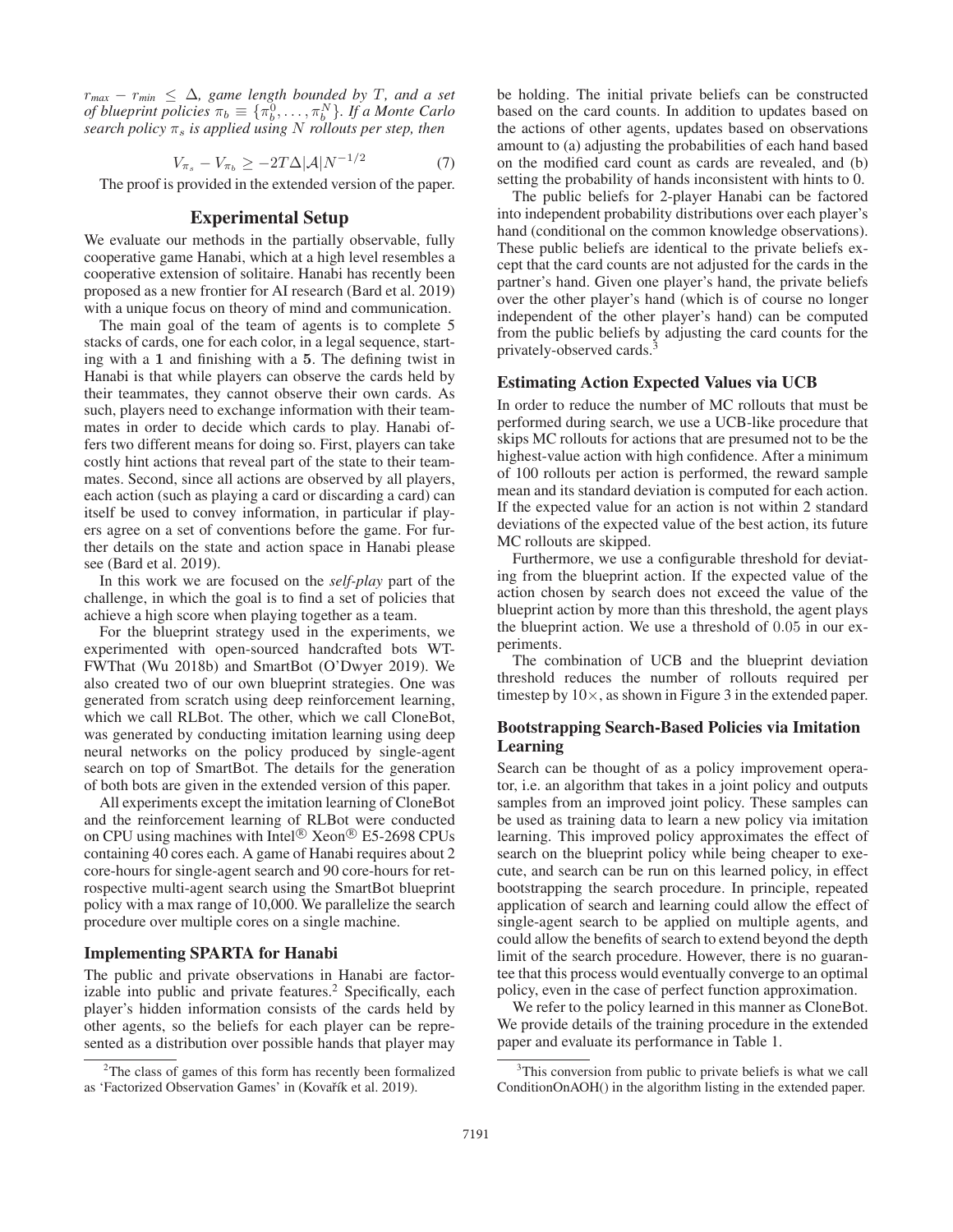

Figure 1: An illustration of the SPARTA Monte Carlo search procedure for an agent P1. Left: The MDP starts in one of three states and P2 plays A. P1 observes that P2 played A, ruling out the middle state in which P2 would have played B. This leaves P1 with a probability distribution (beliefs) over two possible states. Right: For each legal action ('Play Card 1', ...) P1 performs rollouts from states drawn from the belief distribution, and picks the action with the highest average score: Discard Card 2.

# **Results**

Table 1 shows that adding SPARTA leads to a large improvement in performance for all blueprint policies tested in two-player Hanabi (the most challenging variant of Hanabi for computers) and achieves a new state-of-the-art score of 24.61 / 25 compared to the previous-best of 24.08 / 25.4 Much of this improvement comes from adding single-agent search, though adding multi-agent search leads to an additional substantial improvement.

Unfortunately there are no reliable statistics on top human performance in Hanabi. Discussions with highly experienced human players has suggested that top players might achieve perfect scores in 2-player Hanabi somewhere in the range of 60% to 70% of the time when optimizing for perfect scores. Our strongest agent optimizes for expected value rather than perfect scores and still achieves perfect scores 75.5% of the time in 2-player Hanabi.

Table 2 shows the benefits of single-agent search also extend to the 3, 4, and 5-player variants of Hanabi as well. For these variants, the *SAD* agent (Hu and Foerster 2020) was state-of-the-art among learned policies, while an information-theoretic hat-coding policy (WTFWThat) achieves close to perfect scores for 4 and 5 players (Wu 2018b). Applying single-agent search to either SAD or WT-FWThat improves the state-of-the-art scores for 3, 4, and 5-player variants (Table 2, Table 5 in extended paper). Applying multi-agent search in Hanabi becomes much more expensive as the number of players grows because the number of cards each player observes becomes larger.

Table 3 examines the performance and cost in number of rollouts for single-agent search and multi-agent search with different values of the max range (MR) parameter, using SmartBot as the blueprint agent. When MR is set to zero, we are performing single-agent search, so search is conducted on 50% of timesteps, which requires about  $10<sup>5</sup>$  rollouts per



Figure 2: Average score predicted by MC search rollouts at different points in the game, for two different blueprints. Expected score by turn is averaged over replicates for each condition (error bars are included but are too small to be visible). If a game ends before 40 turns, the final score is propagated for all subsequent turns.

game<sup>5</sup>. As the max range is increased, search is conducted more often. At a max range of 10,000, search is conducted on 86% of timesteps even though the maximum possible range for a timestep in two-player Hanabi is nearly 10 million. However, this still requires about  $1,000\times$  as many rollouts as single-agent search.

Figure 2 plots the average MC search prediction of the expected payoff of the best move  $(Q_{\pi_b}(\tau^i, a^*))$  at different points in the game, for two blueprint policies. As predicted by the theory, the expected score starts at the blueprint expected score and increases monotonically as search is applied at each move of the game.

<sup>&</sup>lt;sup>4</sup>It is impossible to achieve a perfect score for some shuffles of the deck. However, the highest possible average score is unknown.

<sup>&</sup>lt;sup>5</sup> SPARTA also performs counterfactual belief updates using the blueprint, using about  $2 \times 10^6$  policy evaluations per game, which corresponds to about  $4 \times 10^4$  games worth of policy evaluations. This cost is dominated by search rollouts for all SPARTA variants.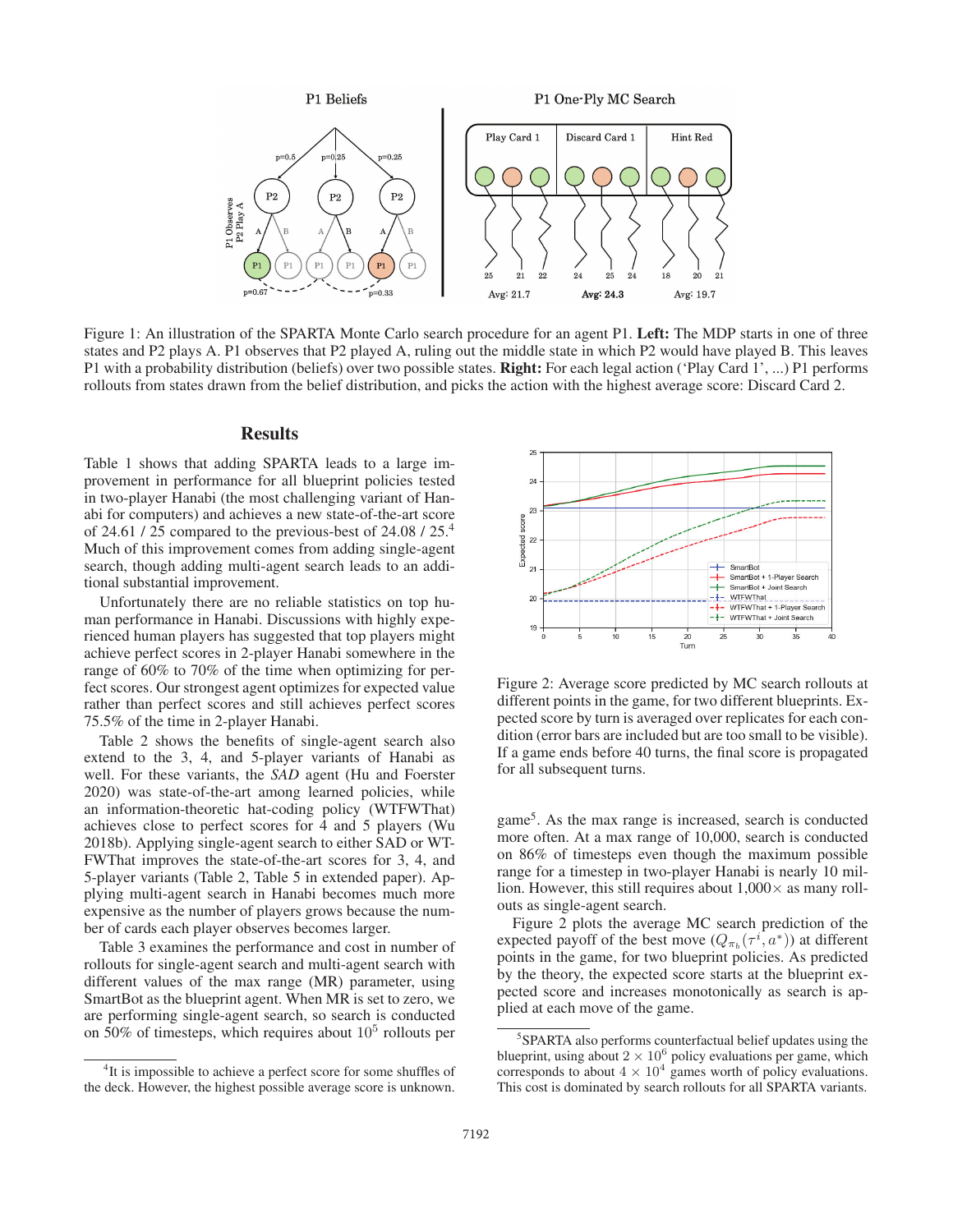| <b>Blueprint Strategy</b> | No Search         | <b>Single-Agent Search</b> | <b>Multi-Agent Search</b> |
|---------------------------|-------------------|----------------------------|---------------------------|
| RL (ACHA)                 | $22.73 \pm 0.12$  |                            |                           |
| <i>(Bard et al. 2019)</i> | $15.1\%$          |                            |                           |
| <b>BAD</b>                | $23.92 \pm 0.01$  |                            |                           |
| (Foerster et al. 2019)    | 58.6%             |                            |                           |
| <b>SmartBot</b>           | $22.99 \pm 0.001$ | $24.21 \pm 0.002$          | $24.46 \pm 0.01$          |
| (O'Dwver 2019)            | 29.6%             | 59.1%                      | $64.8\%$                  |
| <b>CloneBot</b>           | $23.32 \pm 0.001$ | $24.37 \pm 0.02$           |                           |
| (ours)                    | $40.6\%$          | $64.6\%$                   |                           |
| <b>DON</b>                | $23.45 \pm 0.01$  | $24.30 \pm 0.02$           | $24.49 \pm 0.02$          |
| (ours)                    | 46.8%             | $63.5\%$                   | $67.7\%$                  |
| <b>SAD</b>                | $24.08 \pm 0.01$  | $24.53 \pm 0.01$           | $24.61 \pm 0.01$          |
| (Hu and Foerster 2020)    | 56.1%             | $71.1\%$                   | $75.5\%$                  |

Table 1: Results for various policies in 2-player Hanabi coupled with single-agent and retrospective multi-agent search (SPARTA). The top row is the average score (25 is perfect), the bottom row is the perfect-score percentage. Single-agent and multi-agent search monotonically improve performance. For multi-agent search, a max range of 2,000 is used. Results in bold beat the prior state of the art of 24.08.

| # Players      | No Search                 | <b>Single-Agent Search</b>   |
|----------------|---------------------------|------------------------------|
| $\mathfrak{D}$ | $24.08 \pm 0.01$<br>56.1% | $24.53 \pm 0.01$<br>$71.1\%$ |
| 3              | $23.99 \pm 0.01$<br>50.4% | $24.61 \pm 0.01$<br>$74.5\%$ |
|                | $23.81 \pm 0.01$<br>41.5% | $24.49 \pm 0.01$<br>$64.2\%$ |
| 5              | $23.01 \pm 0.01$<br>13.9% | $23.91 \pm 0.01$<br>$32.9\%$ |

Table 2: Hanabi performance for different numbers of players, applying single-agent search (SPARTA) to the 'SAD' blueprint agent which achieved state-of-the-art performance in 3, 4, and 5-player Hanabi among learned policies. Results shown in bold are state-of-the-art (for learned policies). Higher scores in 3+ player Hanabi can be achieved using hard-coded 'hat-counting' techniques; Table 5 in the extended paper shows that search improves those strategies too.

#### **Conclusions**

In this paper we described approaches to search in partially observable cooperative games that improves upon an arbitrary blueprint policy. Our algorithms ensure that any agent conducting search always has an accurate belief distribution over the possible trajectories they may be in, and provide an alternative in case the search procedure is intractable at certain timesteps. We showed that in the benchmark domain of Hanabi, both search techniques lead to large improvements in performance to all the policies we tested on, and achieves a new state of the art score of 24.61 / 25 compared to a previous-best of 24.08 / 25. We also proved that applying our search procedure cannot hurt the expected reward

| <b>Max Range</b> |       | $%$ search # Rollouts | <b>Average Score</b> |
|------------------|-------|-----------------------|----------------------|
| $\theta$         | 50.0% | $1.5 \times 10^5$     | $24.21 \pm 0.002$    |
| 80               | 56.2% | $3.0 \times 10^{6}$   | $24.30 \pm 0.02$     |
| 400              | 65.1% | $1.3 \times 10^7$     | $24.40 \pm 0.02$     |
| 2000             | 77.2% | $5.2 \times 10^7$     | $24.46 \pm 0.01$     |
| 10000            | 86.0% | $1.8 \times 10^{8}$   | $24.48 \pm 0.01$     |

Table 3: Multi-agent retrospective search with a SmartBot blueprint for different values of max range. As max range increases, search is performed more often leading to a higher score, but the rollout cost increases dramatically.

relative to the blueprint policy, except for an error term that shrinks with more Monte Carlo rollouts. This result fits a theme, also shown in other games such as Chess, Go, and Poker, that search leads to dramatically improved performance compared to learning or heuristics alone.

The performance improvements from search come at a computational cost. Our search procedure involves tracking the belief probability of each AOH that a player may be in given the public information, which for Hanabi is no more than 10 million probabilities. Search also requires computing a large number of MC rollouts of the policy, especially for multi-agent search where the number of rollouts scales with the size of the belief space. Conducting search in partially observable games, whether cooperative or competitive, with many more AOHs per instance of public information remains an interesting challenge for future work and may be applicable to settings like Bridge and environments with visual inputs like driving.

This work currently assumes perfect knowledge of other agents' policies. This is a reasonable assumption in settings involving centralized planning but decentralized execution, such as self-driving cars that are created by a single com